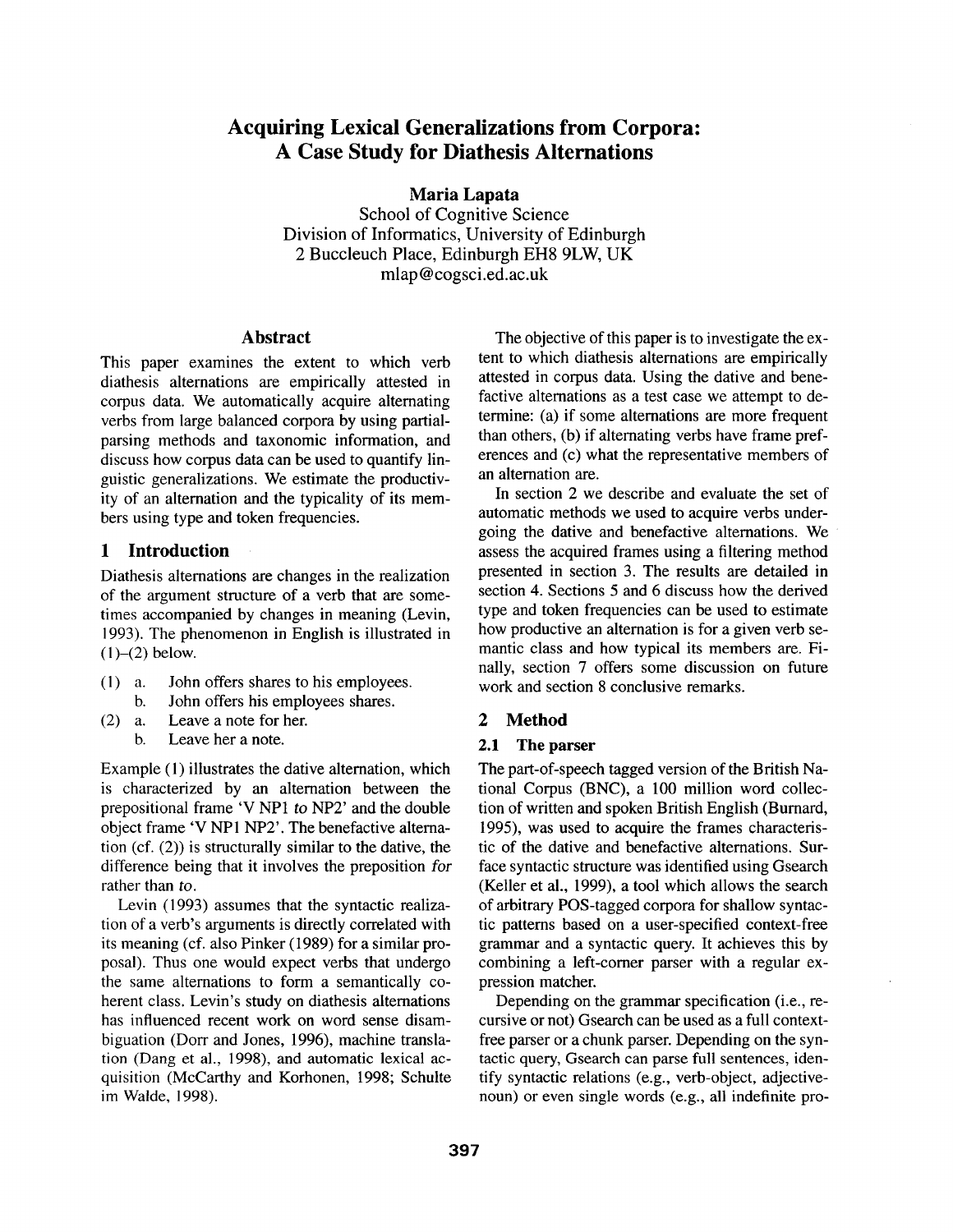nouns in the corpus).

Gsearch outputs all corpus sentences containing substrings that match a given syntactic query. Given two possible parses that begin at the same point in the sentence, the parser chooses the longest match. If there are two possible parses that can be produced for the same substring, only one parse is returned. This means that if the number of ambiguous rules in the grammar is large, the correctness of the parsed output is not guaranteed.

## **2.2 Acquisition**

We used Gsearch to extract tokens matching the patterns 'V NP1 NP2', 'VP NP1 to NP2', and 'V NPI *for* NP2' by specifying a chunk grammar for recognizing the verbal complex and NPs. POS-tags were retained in the parser's output which was postprocessed to remove adverbials and interjections.

Examples of the parser's output are given in (3). Although there are cases where Gsearch produces the right parse (cf. (3a)), the parser wrongly identifies as instances of the double object frame tokens containing compounds (cf. (3b)), bare relative clauses (cf. (3c)) and NPs in apposition (cf. (3d)). Sometimes the parser attaches prepositional phrases to the wrong site (cf. (3e)) and cannot distinguish between arguments and adjuncts (cf. (3f)) or between different types of adjuncts (e.g., temporal  $(cf. (3f))$  versus benefactive  $(cf. (3g))$ ). Erroneous output also arises from tagging mistakes.

- (3) a. The police driver  $[v]$  shot  $[v]$  amie  $[v]$  and  $[v]$ look of enquiry] which he missed.
	- b. Some also  $[v]$  offer] [ $NPA$  free bus] [ $NPA$  service], to encourage customers who do not have their own transport.
	- c. A Jaffna schoolboy  $[y \text{ shows}]$  [NP a drawing]  $\begin{bmatrix} np & he \end{bmatrix}$  made of helicopters strafing his home town.
	- d. For the latter catalogue Barr  $[v \space choose]$  $[NP]$  the Surrealist writer]  $[NP]$  Georges Hugnet] to write a historical essay.
	- e. It  $\lceil v \rceil$  controlled  $\lceil v \rceil$  access  $\lceil v \rceil$  to  $\lceil v \rceil$  the vault]].
	- f. Yesterday he  $[v \text{ rang}]$  [NP the bell] [PP for  $[NP]$  a long time]].
	- g. Don't  $[v]$  save]  $[NP]$  the bread]  $[PP]$  for [<sub>NP</sub> the birds]].

We identified erroneous subcategorization frames (cf. (3b)-(3d)) by using linguistic heuristics and a process for compound noun detection (cf. section 2.3). We disambiguated the attachment site of PPs (cf. (3e)) using Hindle and Rooth's (1993) lexical association score (cf. section 2.4). Finally, we recognized benefactive PPs (cf. (3g)) by exploiting the WordNet taxonomy (cf. section 2.5).

## 2.3 Guessing the double object **frame**

We developed a process which assesses whether the syntactic patterns (called cues below) derived from the corpus are instances of the double object frame.

Linguistic Heuristics. We applied several heuristics to the parser's output which determined whether corpus tokens were instances of the double object frame. The 'Reject' heuristics below identified erroneous matches (cf. (3b-d)), whereas the 'Accept' heuristics identified true instances of the double object frame (cf. (3a)).

- 1. Reject if cue contains at least two proper names adjacent to each other (e.g., *killed Henry Phipps ).*
- 2. Reject if cue contains possessive noun phrases (e.g., *give a showman's award).*
- 3. Reject if cue's last word is a pronoun or an anaphor (e.g., *ask the subjects themselves).*
- 4. Accept if verb is followed by a personal or indefinite pronoun (e.g., *found him a home).*
- 5. Accept if verb is followed by an anaphor (e.g., *made herself a snack).*
- 6. Accept if cue's surface structure is either 'V  $MOD<sup>1</sup>$  NP MOD NP' or 'V NP MOD NP' (e.g., *send Bailey a postcard).*
- 7. Cannot decide if cue's surface structure is 'V MOD\* N N+' (e.g., offer *a free bus* ser*vice).*

**Compound Noun Detection.** Tokens identified by heuristic (7) were dealt with separately by a procedure which guesses whether the nouns following the verb are two distinct arguments or parts of a compound. This procedure was applied only to noun sequences of length 2 and 3 which were extracted from the parser's output<sup>2</sup> and compared against a compound noun dictionary (48,661 entries) compiled from WordNet. 13.9% of the noun sequences were identified as compounds in the dictionary.

<sup>&</sup>lt;sup>1</sup>Here MOD represents any prenominal modifier (e.g., articles, pronouns, adjectives, quantifiers, ordinals).

<sup>&</sup>lt;sup>2</sup>Tokens containing noun sequences with length larger than 3 (450 in total) were considered negative instances of the double object frame.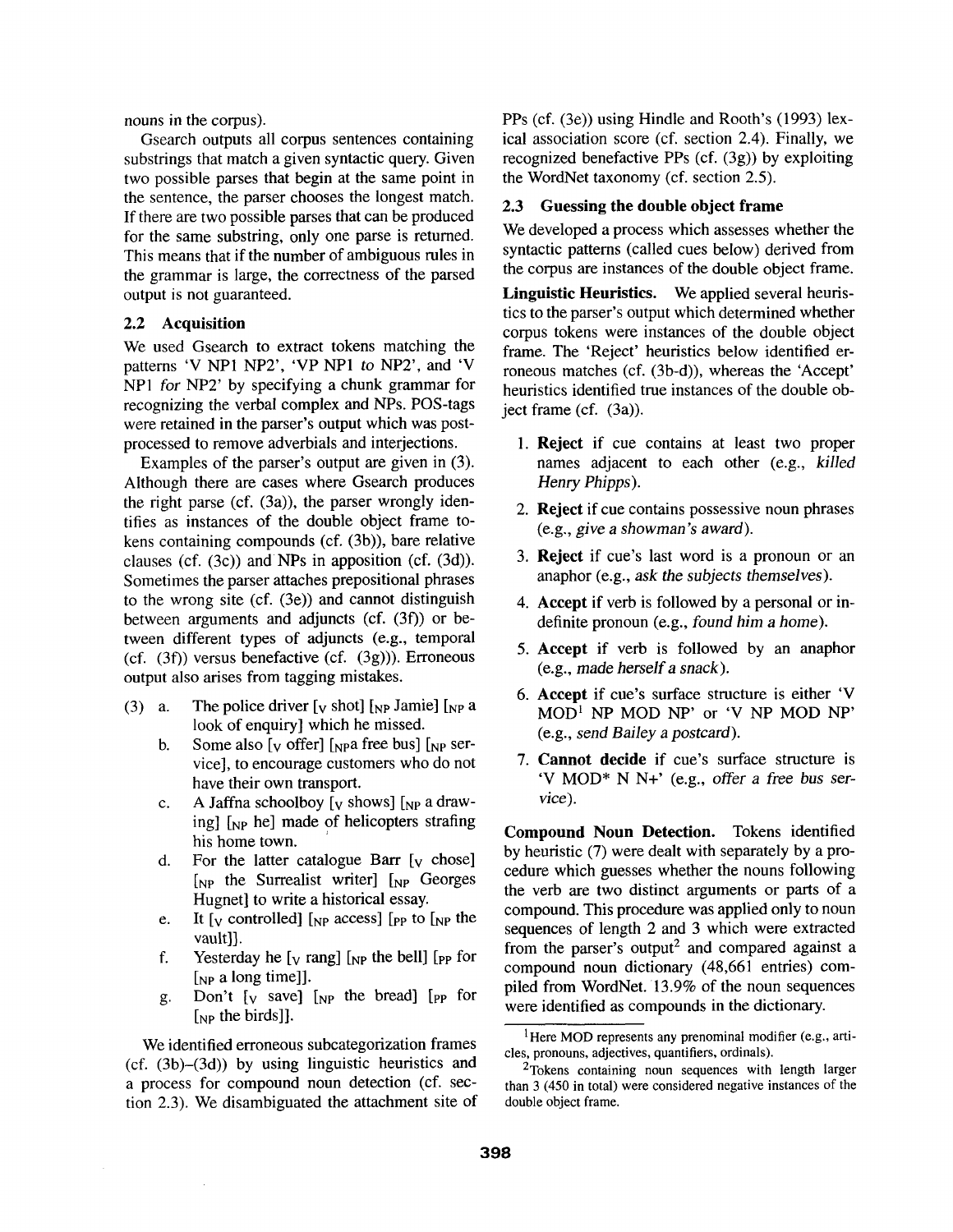| G-score | 2-word compound |
|---------|-----------------|
| 1967.68 | bank manager    |
| 775.21  | tax liability   |
| 87.02   | income tax      |
| 45.40   | book reviewer   |
| 30.58   | designer gear   |
| 29.94   | safety plan     |
| 24.04   | drama school    |

Table 1: Random sample of two word compounds

For sequences of length 2 not found in WordNet, we used the log-likelihood ratio (G-score) to estimate the lexical association between the nouns, in order to determine if they formed a compound noun. We preferred the log-likelihood ratio to other statistical scores, such as the association ratio (Church and Hanks, 1990) or  $\chi^2$ , since it adequately takes into account the frequency of the co-occurring words and is less sensitive to rare events and corpussize (Dunning, 1993; Daille, 1996). We assumed that two nouns cannot be disjoint arguments of the verb if they are lexically associated. On this basis, tokens were rejected as instances of the double object frame if they contained two nouns whose Gscore had a p-value less than 0.05.

A two-step process was applied to noun sequences of length 3: first their bracketing was determined and second the G-score was computed between the single noun and the 2-noun sequence. We inferred the bracketing by modifying an algorithm initially proposed by Pustejovsky et al. (1993). Given three nouns  $n_1$ ,  $n_2$ ,  $n_3$ , if either  $[n_1 n_2]$ or  $[n_2 \ n_3]$  are in the compound noun dictionary, we built structures  $[[n_1 n_2] n_3]$  or  $[n_1 [n_2 n_3]]$  accordingly; if both  $[n_1 \ n_2]$  and  $[n_2 \ n_3]$  appear in the dictionary, we chose the most frequent pair; if neither  $[n_1 n_2]$  nor  $[n_2 n_3]$  appear in WordNet, we computed the G-score for  $[n_1 \ n_2]$  and  $[n_2 \ n_3]$  and chose the pair with highest value ( $p \leq 0.05$ ). Tables 1 and 2 display a random sample of the compounds the method found ( $p \leq 0.05$ ).

## **2.3.1 Evaluation**

The performance of the linguistic heuristics and the compound detection procedure were evaluated by randomly selecting approximately 3,000 corpus tokens which were previously accepted or rejected as instances of the double object frame. Two judges decided whether the tokens were classified correctly. The judges' agreement on the classification task was calculated using the Kappa coefficient (Siegel and

| G-score | 3-word compound                    |
|---------|------------------------------------|
| 574.48  | [[energy efficiency] office]       |
| 382.92  | $[$ [council tax] bills]           |
| 77.78   | [alcohol [education course]]       |
| 48.84   | [hospital [out-patient department] |
| 36.44   | [[tumour suppressor] function]     |
| 32.35   | [[nature conservation] resources]  |
| 23.98   | [[quality amplifier] circuits]     |

2: Random sample of three word compounds

| Method            | Prec  | Kappa                |
|-------------------|-------|----------------------|
| Reject heuristics | 96.9% | $K = 0.76, N = 1000$ |
| Accept heuristics | 73.6% | $K = 0.82, N = 1000$ |
| 2-word compounds  | 98.9% | $K = 0.83, N = 553$  |
| 3-word compounds  | 99.1% | $K = 0.70, N = 447$  |
| Verb attach-to    | 74.4% | $K = 0.78, N = 494$  |
| Noun attach-to    | 80.0% | $K = 0.80, N = 500$  |
| Verb attach-for   | 73.6% | $K = 0.85, N = 630$  |
| Noun attach-for   | 36.0% | $K = 0.88, N = 500$  |

Table 3: Precision of heuristics, compound noun detection and lexical association

Castellan, 1988) which measures inter-rater agreement among a set of coders making category judgments.

The Kappa coefficient of agreement  $(K)$  is the ratio of the proportion of times,  $P(A)$ , that k raters agree to the proportion of times,  $P(E)$ , that we would expect the raters to agree by chance (cf. (4)). If there is a complete agreement among the raters, then  $K = 1$ .

(4) 
$$
K = \frac{P(A) - P(E)}{1 - P(E)}
$$

Precision figures<sup>3</sup> (Prec) and inter-judge agreement (Kappa) are summarized in table 3. In sum, the heuristics achieved a high accuracy in classifying cues for the double object frame. Agreement on the classification was good given that the judges were given minimal instructions and no prior training.

#### **2.4 Guessing the prepositional frames**

In order to consider verbs with prepositional frames as candidates for the dative and benefactive alternations the following requirements needed to be met:

1. the PP must be attached to the verb;

<sup>&</sup>lt;sup>3</sup>Throught the paper the reported percentages are the average of the judges' individual classifications.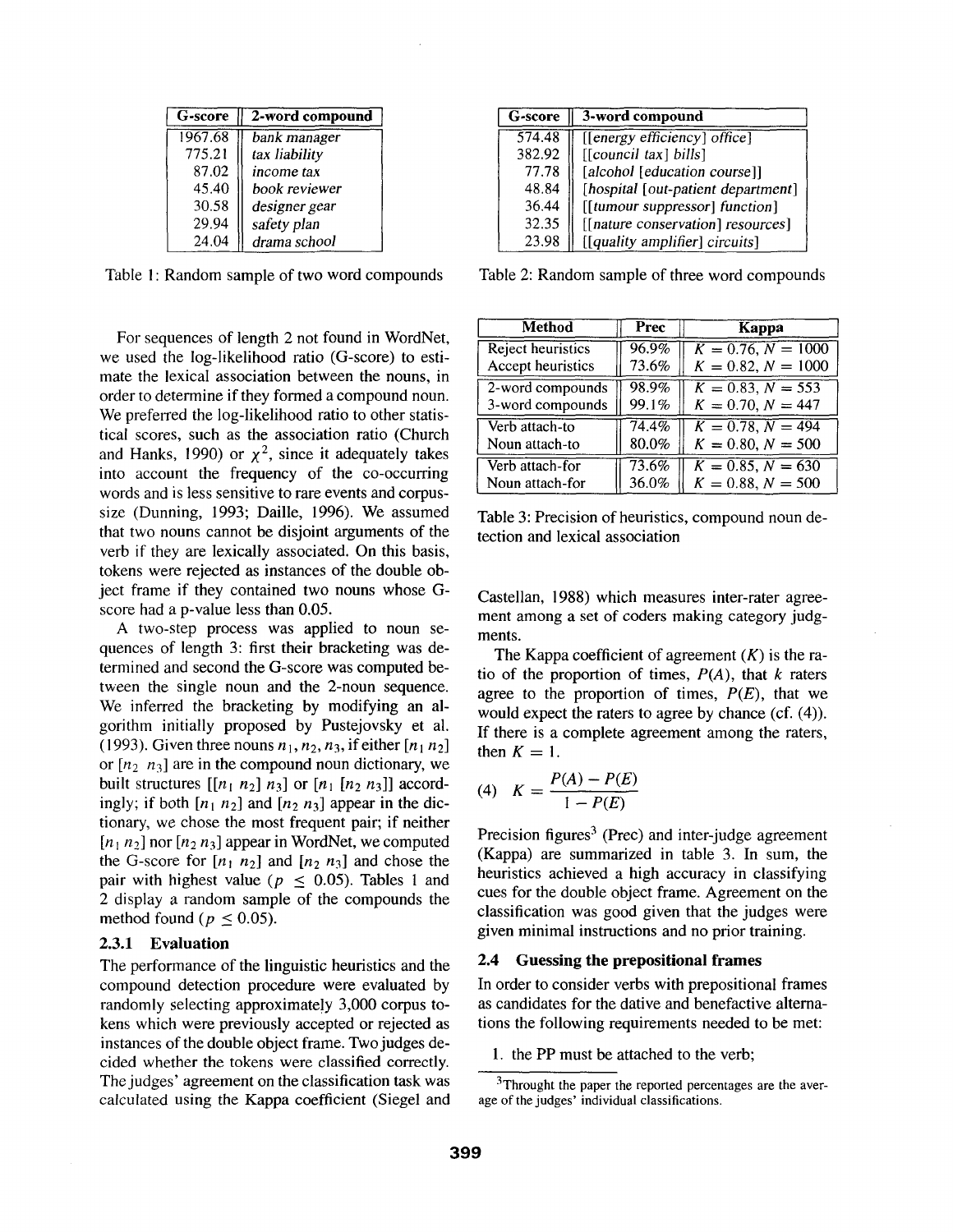- 2. in the case of the 'V NPI *to* NP2' structure, the to-PP must be an argument of the verb;
- 3. in the case of the 'V NPI for NP2' structure, the for-PP must be benefactive.<sup>4</sup>

In order to meet requirements  $(1)$ - $(3)$ , we first determined the attachment site (e.g., verb or noun) of the PP and secondly developed a procedure for distinguishing benefactive from non-benefactive PPs.

Several approaches have statistically addressed the problem of prepositional phrase ambiguity, with comparable results (Hindle and Rooth, 1993; Collins and Brooks, 1995; Ratnaparkhi, 1998). Hindle and Rooth (1993) used a partial parser to extract  $(v, n, p)$  tuples from a corpus, where p is the preposition whose attachment is ambiguous between the verb  $v$  and the noun  $n$ . We used a variant of the method described in Hindle and Rooth (1993), the main difference being that we applied their lexical association score (a log-likelihood ratio which compares the probability of noun versus verb attachment) in an unsupervised non-iterative manner. Furthermore, the procedure was applied to the special case of tuples containing the prepositions *to* and *for*  only.

### **2.4.1 Evaluation**

We evaluated the procedure by randomly selecting 2,124 tokens containing to-PPs and for-PPs for which the procedure guessed verb or noun attachment. The tokens were disambiguated by two judges. Precision figures are reported in table 3.

The lexicai association score was highly accurate on guessing both verb and noun attachment for to-PPs. Further evaluation revealed that for 98.6%  $(K = 0.9, N = 494, k = 2)$  of the tokens classified as instances of verb attachment, the to-PP was an argument of the verb, which meant that the log-likelihood ratio satisfied both requirements (1) and (2) for to-PPs.

A low precision of 36% was achieved in detecting instances of noun attachment for for-PPs. One reason for this is the polysemy of the preposition *for:*  for-PPs can be temporal, purposive, benefactive or causal adjuncts and consequently can attach to various sites. Another difficulty is that benefactive *for-*PPs semantically license both attachment sites.

To further analyze the poor performance of the log-likelihood ratio on this task, 500 tokens containing *for-PPs* were randomly selected from the parser's output and disambiguated. Of these 73.9%  $(K = 0.9, N = 500, k = 2)$  were instances of verb attachment, which indicates that verb attachments outnumber noun attachments for for-PPs, and therefore a higher precision for verb attachment (cf. requirement (1)) can be achieved without applying the log-likelihood ratio, but instead classifying all instances as verb attachment.

#### 2.5 Benefactive PPs

Although surface syntactic cues can be important for determining the attachment site of prepositional phrases, they provide no indication of the semantic role of the preposition in question. This is particularly the case for the preposition *for* which can have several roles, besides the benefactive.

Two judges discriminated benefactive from nonbenefactive PPs for 500 tokens, randomly selected from the parser's output. Only 18.5% ( $K = 0.73$ ,  $N = 500$ ,  $k = 2$ ) of the sample contained benefactive PPs. An analysis of the nouns headed by the preposition *for* revealed that 59.6% were animate, 17% were collective, 4.9% denoted locations, and the remaining 18.5% denoted events, artifacts, body parts,'or actions. Animate, collective and location nouns account for 81.5% of the benefactive data.

We used the WordNet taxonomy (Miller et al., 1990) to recognize benefactive PPs (cf. requirement (3)). Nouns in WordNet are organized into an inheritance system defined by hypernymic relations. Instead of being contained in a single hierarchy, nouns are partitioned into a set of semantic primitives (e.g., *act, animal,* time) which are treated as the unique beginners of separate hierarchies. We compiled a "concept dictionary" from WordNet (87,642 entries), where each entry consisted of the noun and the semantic primitive distinguishing each noun sense (cf. table 4).

We considered a for-PP to be benefactive if the noun headed by for was listed in the concept dictionary and the semantic primitive of its prime sense (Sense 1) was *person, animal, group* or lo*cation.* PPs with head nouns not listed in the dictionary were considered benefactive only if their head nouns were proper names. Tokens containing personal, indefinite and anaphoric pronouns were also considered benefactive (e.g., *build* a home *for him).* 

Two judges evaluated the procedure by judging 1,000 randomly selected tokens, which were accepted or rejected as benefactive. The procedure achieved a precision of 48.8% ( $K = 0.89$ ,  $N =$ 

<sup>4</sup>Syntactically speaking, benefactive *for-PPs* are not arguments but adjuncts (Jackendoff, 1990) and can appear on any verb with which they are semantically compatible.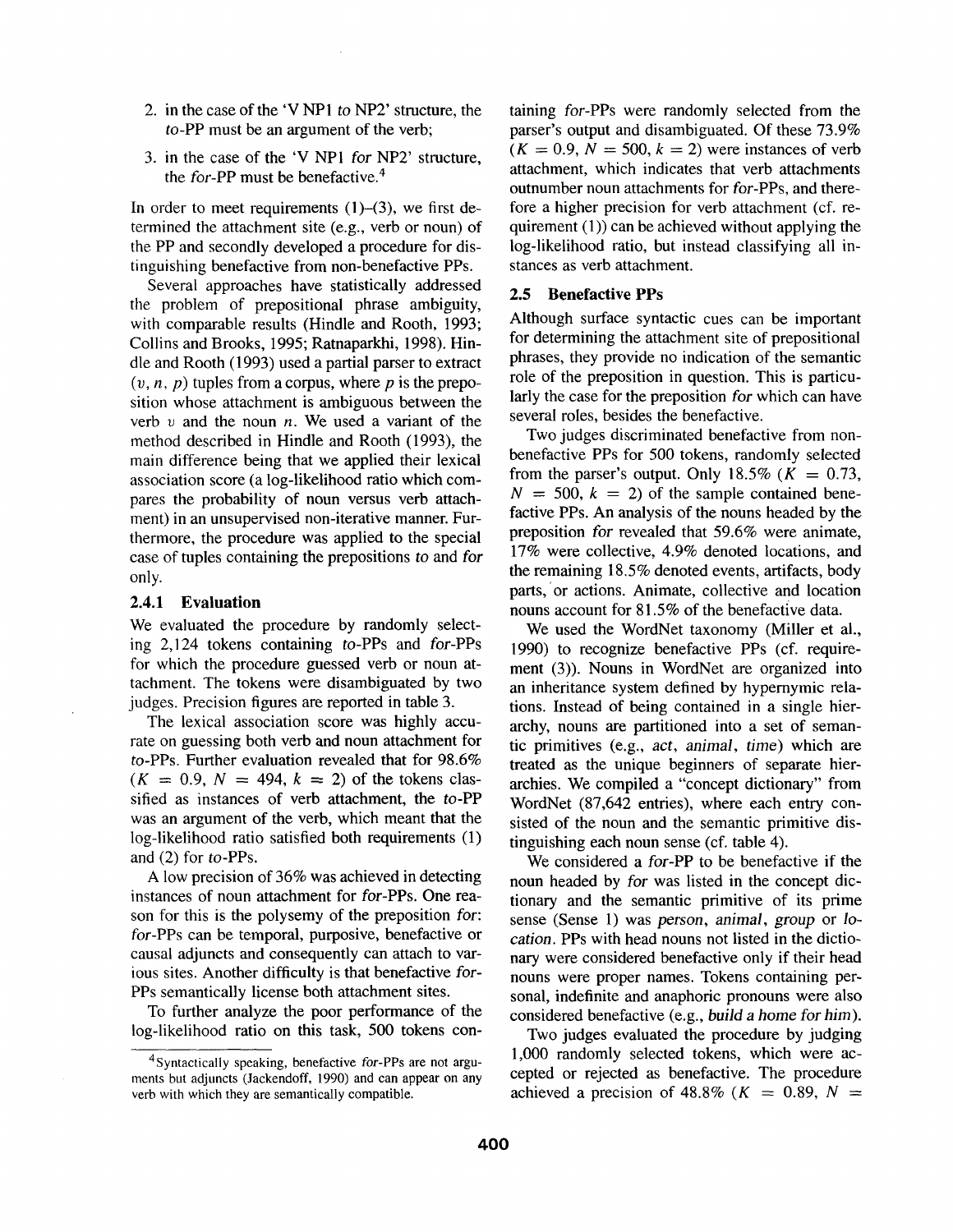|            | Sense 1    | Sense 2   | Sense 3 |
|------------|------------|-----------|---------|
| gift       | possession | cognition | act     |
| cooking    | food       | act       |         |
| teacher    | person     | cognition |         |
| university | group      | artifact  | group   |
| city       | location   | location  | group   |
| pencil     | artifact   |           |         |

Table 4: Sample entries from WordNet concept dictionary

500,  $k = 2$ ) in detecting benefactive tokens and 90.9% ( $K = .94$ ,  $N = 499$ ,  $k = 2$ ) in detecting non-benefactive ones.

## **3 Filtering**

Filtering assesses how probable it is for a verb to be associated with a wrong frame. Erroneous frames can be the result of tagging errors, parsing mistakes, or errors introduced by the heuristics and procedures we used to guess syntactic structure.

We discarded verbs for which we had very little evidence (frame frequency  $= 1$ ) and applied a relative frequency cutoff: the verb's acquired frame frequency was compared against its overall frequency in the BNC. Verbs whose relative frame frequency was lower than an empirically established threshold were discarded. The threshold values varied from frame to frame but not from verb to verb and were determined by taking into account for each frame its overall frame frequency which was estimated from the COMLEX subcategorization dictionary (6,000 verbs) (Grishman et al., 1994). This meant that the threshold was higher for less frequent frames (e.g., the double object frame for which only 79 verbs are listed in COMLEX).

We also experimented with a method suggested by Brent (1993) which applies the binomial test on frame frequency data. Both methods yielded comparable results. However, the relative frequency threshold worked slightly better and the results reported in the following section are based on this method.

## **4 Results**

We acquired 162 verbs for the double object frame, 426 verbs for the 'V NP1 to NP2' frame and 962 for the 'V NPl *for* NP2' frame. Membership in alternations was judged as follows: (a) a verb participates in the dative alternation if it has the double object and 'V NP1 to NP2' frames and (b) a verb

| <b>Dative Alternation</b>                        |                                         |  |  |  |
|--------------------------------------------------|-----------------------------------------|--|--|--|
| Alternating                                      | allot, assign, bring, fax, feed, flick, |  |  |  |
|                                                  | give, grant, guarantee, leave, lend     |  |  |  |
|                                                  | offer, owe, take pass, pay, render,     |  |  |  |
|                                                  | repay, sell, show, teach, tell, throw,  |  |  |  |
|                                                  | toss, write, serve, send, award         |  |  |  |
| V NP1 NP2                                        | allocate, bequeath, carry, catapult,    |  |  |  |
|                                                  | cede, concede, drag, drive, extend,     |  |  |  |
|                                                  | ferry, fly, haul, hoist, issue, lease,  |  |  |  |
|                                                  | peddle, pose, preach, push, relay,      |  |  |  |
|                                                  | ship, tug, yield                        |  |  |  |
| V NP1 to $NP2$                                   | ask, chuck, promise, quote, read,       |  |  |  |
|                                                  | shoot, slip                             |  |  |  |
|                                                  | <b>Benefactive Alternation</b>          |  |  |  |
| Alternating                                      | bake, build, buy, cast, cook, earn,     |  |  |  |
|                                                  | fetch, find, fix, forge, gain, get,     |  |  |  |
|                                                  | keep, knit, leave, make, pour, save     |  |  |  |
|                                                  | procure, secure, set, toss, win, write  |  |  |  |
| $\overline{\text{V NP1} } \overline{\text{NP2}}$ | arrange, assemble, carve, choose,       |  |  |  |
|                                                  | compile, design, develop, dig,          |  |  |  |
|                                                  | gather, grind, hire, play, prepare,     |  |  |  |
|                                                  | reserve, run, sew                       |  |  |  |
| V NP1 for NP2                                    | boil, call, shoot                       |  |  |  |

Table 5: Verbs common in corpus and Levin

participates in the benefactive alternation if it has the double object and 'V NP1 *for* NP2' frames. Table 5 shows a comparison of the verbs found in the corpus against Levin's list of verbs;<sup>5</sup> rows 'V NP1 to NP2' and 'V NP1 *for* NP2' contain verbs listed as alternating in Levin but for which we acquired only one frame. In Levin 115 verbs license the dative and 103 license the benefactive alternation. Of these we acquired 68 for the dative and 43 for the benefactive alternation (in both cases including verbs for which only one frame was acquired).

The dative and benefactive alternations were also acquired for 52 verbs not listed in Levin. Of these, 10 correctly alternate *(cause, deliver, hand, refuse, report* and *set* for the dative alternation and *cause, spoil, afford* and *prescribe* for the benefactive), and 12 can appear in either frame but do not alternate (e.g., *appoint,* fix, *proclaim).* For 18 verbs two frames were acquired but only one was correct (e.g., *swap* and *forgive* which take only the double object frame), and finally 12 verbs neither alternated nor had the acquired frames. A random sample of the acquired verb frames and their (log-transformed) frequencies is shown in figure 1.

<sup>&</sup>lt;sup>5</sup>The comparisons reported henceforth exclude verbs listed in Levin with overall corpus frequency less than 1 per million.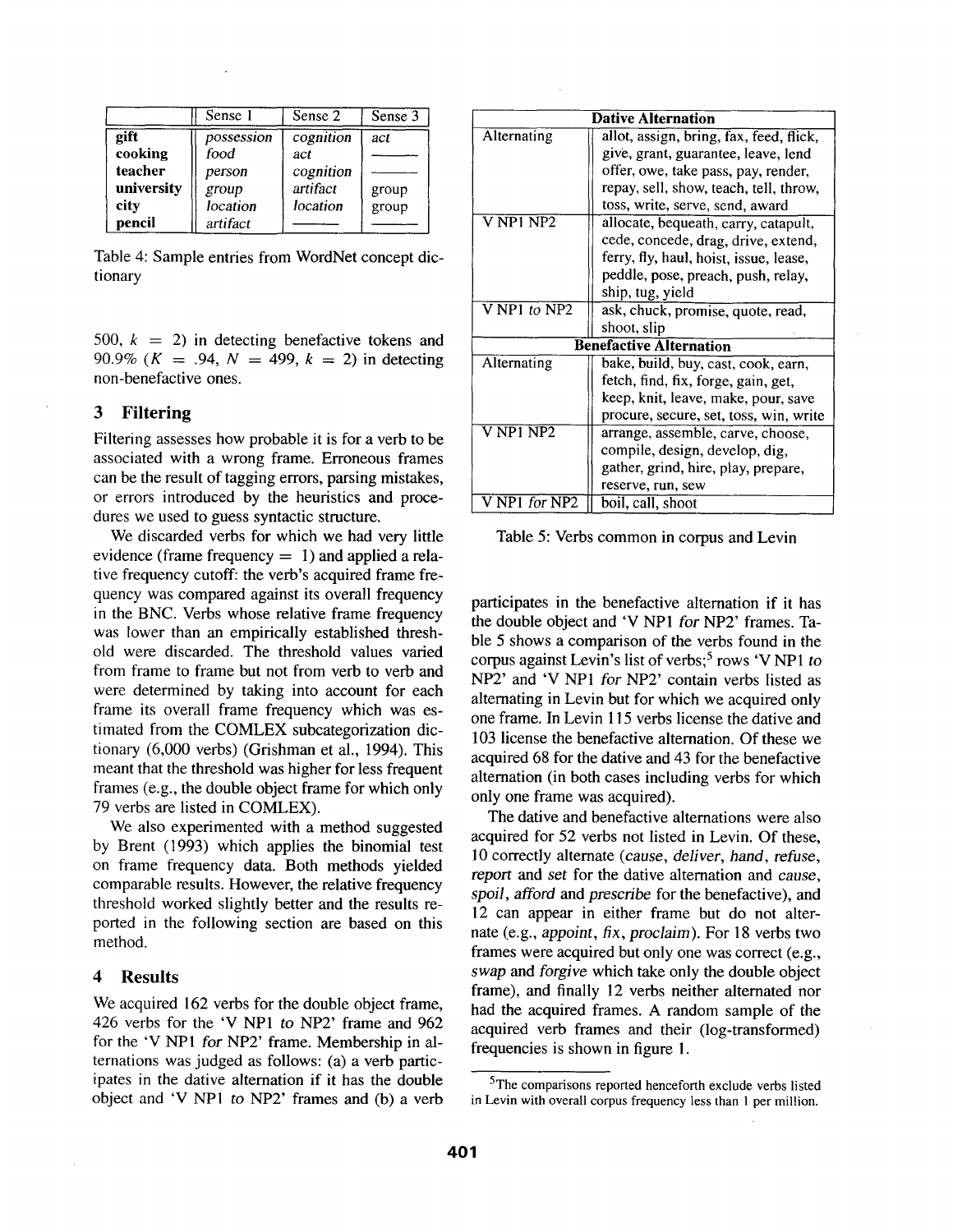

Figure 1: Random sample of acquired frequencies for the dative and benefactive alternations



Figure 2: Semantic classes for the dative and benefactive alternations

Levin defines 10 semantic classes of verbs for which the dative alternation applies (e.g., GIVE verbs, verbs of FUTURE HAVING, SEND verbs), and 5 classes for which the benefactive alternation applies (e.g., BUILD, CREATE, PREPARE verbs), assuming that verbs participating in the same class share certain meaning components.

We partitioned our data according to Levin's predefined classes. Figure 2 shows for each semantic

class the number of verbs acquired from the corpus against the number of verbs listed in Levin. As can be seen in figure 2, Levin and the corpus approximate each other for verbs of FUTURE HAVING (e.g., *guarantee),* verbs of MESSAGE TRANSFER (e.g., *tell)* and BRING-TAKE verbs (e.g., *bring).*  The semantic classes of GIVE (e.g., sell), CARRY (e.g., drag), SEND (e.g., *ship),* GET (e.g., *buy)* and PREPARE (e.g., *bake)* verbs are also fairly well represented in the corpus, in contrast to SLIDE verbs (e.g., *bounce)* for which no instances were found.

Note that the corpus and Levin did not agree with respect to the most popular classes licensing the dative and benefactive alternations: THROWING (e.g., toss) and BUILD verbs (e.g., carve) are the biggest classes in Levin allowing the dative and benefactive alternations respectively, in contrast to FUTURE HAVING and GET verbs in the corpus. This can be explained by looking at the average corpus frequency of the verbs belonging to the semantic classes in question: FUTURE HAVING and GET Levi, I 1 1 verbs outnumber THROWING and BUILD verbs by

## **5 Productivity**

tio of acquired to possible verbs undergoing the al-

(5) 
$$
P(aequired|class) = \frac{f(aequired, class)}{f(class)}
$$

**Example 19**  $\frac{1}{2}$   $\frac{1}{2}$   $\frac{1}{2}$   $\frac{1}{2}$   $\frac{1}{2}$   $\frac{1}{2}$   $\frac{1}{2}$   $\frac{1}{2}$   $\frac{1}{2}$   $\frac{1}{2}$   $\frac{1}{2}$   $\frac{1}{2}$   $\frac{1}{2}$   $\frac{1}{2}$   $\frac{1}{2}$   $\frac{1}{2}$   $\frac{1}{2}$   $\frac{1}{2}$   $\frac{1}{2}$   $\frac{1}{2}$   $\frac{1}{2}$ a given class as *f(acquired, class),* the number of verbs which were found in the corpus and are members of the class, over *f(class),* the total number of verbs which are listed in Levin as members of the class (Total). The productivity values (Prod) for both the dative and the benefactive alternation (Alt) are summarized in table 6.

> Note that productivity is sensitive to class size. The productivity of BRING-TAKE verbs is estimated to be 1 since it contains only 2 members which were also found in the corpus. This is intuitively correct, as we would expect the alternation to be more productive for specialized classes.

> The productivity estimates discussed here can be potentially useful for treating lexical rules probabilistically, and for quantifying the degree to which language users are willing to apply' a rule in order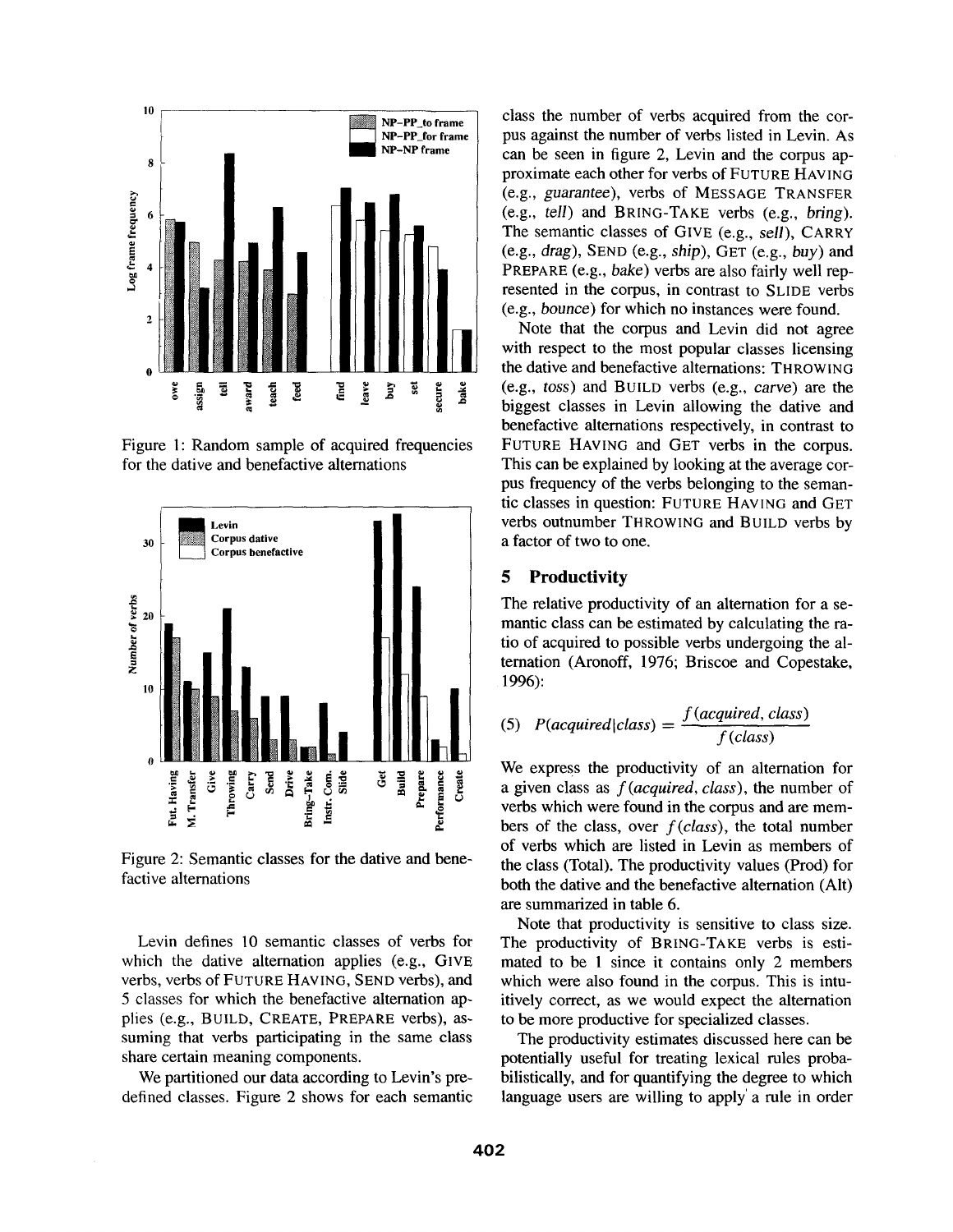| <b>Dative alternation</b>      |       |                |       |       |  |
|--------------------------------|-------|----------------|-------|-------|--|
| Class                          | Total | Alt            | Prod  | Typ   |  |
| BRING-TAKE                     | 2     | $\overline{2}$ |       | 0.327 |  |
| FUTURE HAVING                  | 19    | 17             | 0.89  | 0.313 |  |
| <b>GIVE</b>                    | 15    | 9              | 0.6   | 0.55  |  |
| <b>M.TRANSFER</b>              | 17    | 10             | 0.58  | 0.66  |  |
| CARRY                          | 15    | 6              | 0.4   | 0.056 |  |
| Drive                          | 11    | 3              | 0.27  | 0.03  |  |
| Throwing                       | 30    | 7              | 0.23  | 0.658 |  |
| <b>SEND</b>                    | 23    | 3              | 0.13  | 0.181 |  |
| INSTR. COM.                    | 18    |                | 0.05  | 0.648 |  |
| <b>SLIDE</b>                   | 5     | 0              | 0     | 0     |  |
| <b>Benefactive alternation</b> |       |                |       |       |  |
| Class                          | Total | Alt            | Prod  | Typ   |  |
| Сет                            | 33    | 17             | 0.51  | 0.54  |  |
| PREPARE                        | 26    | 9              | 0.346 | 0.55  |  |
| Build                          | 35    | 12             | 0.342 | 0.34  |  |
| PERFORMANCE                    | 19    |                | 0.05  | 0.56  |  |
| <b>CREATE</b>                  | 20    | 2              | 0.1   | 0.05  |  |

Table 6: Productivity estimates and typicality values for the dative and benefactive alternation

to produce a novel form (Briscoe and Copestake, 1996).

## **6 Typicality**

Estimating the productivity of an alternation for a given class does not incorporate information about the frequency of the verbs undergoing the alternation. We propose to use frequency data to quantify the typicality of a verb or verb class for a given alternation. The underlying assumption is that a verb is typical for an alternation if it is equally frequent for both frames which are characteristic for the alternation. Thus the typicality of a verb can be defined as the conditional probability of the frame given the verb:

(6) 
$$
P(frame_i|verb) = \frac{f(frame_i, verb)}{\sum_{n} f(frame_n, verb)}
$$

We calculate *Pfframeilverb)* by dividing *f(frame i, verb),* the number of times the verb was attested in the corpus with frame  $i$ , by  $\sum_{n} f(f$ *rame<sub>n</sub>*, *verb*), the overall number of times the verb was attested. In our case a verb has two frames, hence *P(frameilverb)* is close to 0.5 for typical verbs (i.e., verbs with balanced frequencies) and close to either 0 or 1 for peripheral verbs, depending on their preferred frame. Consider the verb *owe* as an example (cf. figure 1). 648 instances

of *owe* were found, of which 309 were instances of the double object frame. By dividing the latter by the former we can see that *owe* is highly typical of the dative alternation: its typicality score for the double object frame is 0.48.

By taking the average of *P(framei, verb)* for all verbs which undergo the alternation and belong to the same semantic class, we can estimate how typical this class is for the alternation. Table 6 illustrates the typicality (Typ) of the semantic classes for the two alternations. (The typicality values were computed for the double object frame). For the dative alternation, the most typical class is GIVE, and the most peripheral is DRIVE (e.g., *ferry).* For the benefactive alternation, PERFORMANCE (e.g., *sing*), PREPARE (e.g., bake) and GET (e.g., *buy)* verbs are the most typical, whereas CREATE verbs (e.g., com*pose) are* peripheral, which seems intuitively correct.

## **7 Future Work**

The work reported in this paper relies on frame frequencies acquired from corpora using partialparsing methods. For instance, frame frequency data was used to estimate whether alternating verbs exhibit different preferences for a given frame (typicality).

However, it has been shown that corpus idiosyncrasies can affect subcategorization frequencies (cf. Roland and Jurafsky (1998) for an extensive discussion). This suggests that different corpora may give different results with respect to verb alternations. For instance, the to-PP frame is poorly' represented in the syntactically annotated version of the Penn Treebank (Marcus et al., 1993). There are only 26 verbs taking the *to-PP* frame, of which 20 have frame frequency of 1. This indicates that a very small number of verbs undergoing the dative alternation can be potentially acquired from this corpus. In future work we plan to investigate the degree to which corpus differences affect the productivity and typicality estimates for verb alternations.

## **8 Conclusions**

This paper explored the degree to which diathesis alternations can be identified in corpus data via shallow syntactic processing. Alternating verbs were acquired from the BNC by using Gsearch as a chunk parser. Erroneous frames were discarded by applying linguistic heuristics, statistical scores (the loglikelihood ratio) and large-scale lexical resources